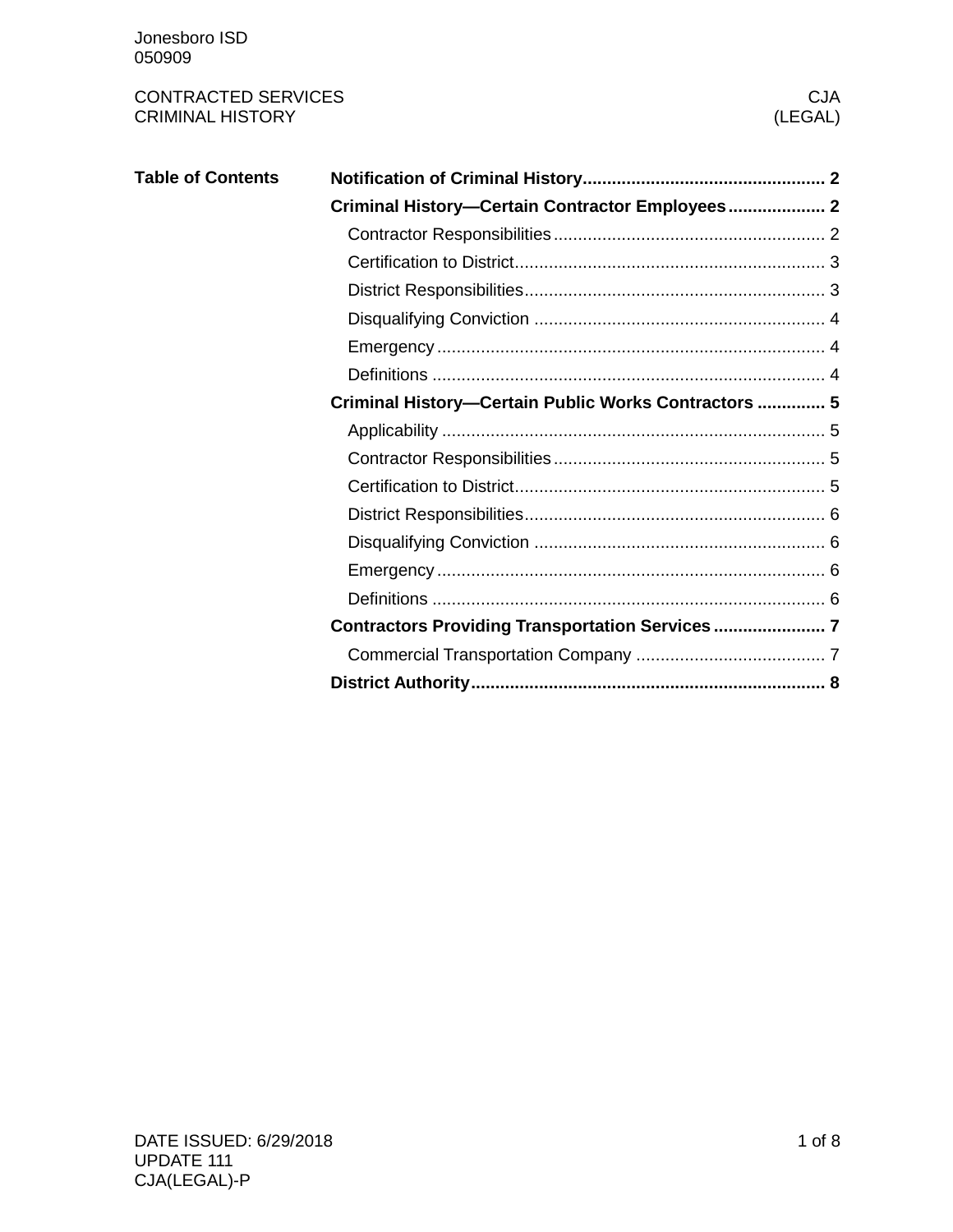<span id="page-1-2"></span><span id="page-1-1"></span><span id="page-1-0"></span>

| Jonesboro ISD<br>050909                                                                                                                                  |                                                                                                                                                                                                                                                                                                                                                                                                                                                                                                                                                                                                                |  |  |  |  |
|----------------------------------------------------------------------------------------------------------------------------------------------------------|----------------------------------------------------------------------------------------------------------------------------------------------------------------------------------------------------------------------------------------------------------------------------------------------------------------------------------------------------------------------------------------------------------------------------------------------------------------------------------------------------------------------------------------------------------------------------------------------------------------|--|--|--|--|
| <b>CONTRACTED SERVICES</b><br><b>CRIMINAL HISTORY</b>                                                                                                    | <b>CJA</b><br>(LEGAL)                                                                                                                                                                                                                                                                                                                                                                                                                                                                                                                                                                                          |  |  |  |  |
| <b>Notification of</b><br><b>Criminal History</b>                                                                                                        | A person or business entity that enters into a contract with a district<br>must give advance notice to the district if the person or an owner or<br>operator of the business entity has been convicted of a felony. A<br>district may terminate a contract with a person or business entity if<br>the district determines that the person or business entity failed to<br>give such notice or misrepresented the conduct resulting in the<br>conviction. The district must compensate the person or business<br>entity for services performed before the termination of the contract.<br>Education Code 44.034 |  |  |  |  |
| <b>Criminal History-</b><br><b>Certain Contractor</b><br><b>Employees</b><br>Contractor<br>Responsibilities<br><b>Employed Before</b><br>January 1, 2008 | An entity that contracts with a district to provide services and any<br>subcontractor of the entity shall obtain from any law enforcement<br>or criminal justice agency or a private entity that is a consumer re-<br>porting agency governed by the Fair Credit Reporting Act (15<br>U.S.C. Section 1681 et seq.), all criminal history record information<br>that relates to an employee of the entity who is employed before<br>January 1, 2008, and who is not subject to a national criminal his-<br>tory record information review under Education Code 22.0834(b) if:                                   |  |  |  |  |
|                                                                                                                                                          | 1.<br>The employee has continuing duties related to the contracted<br>services; and                                                                                                                                                                                                                                                                                                                                                                                                                                                                                                                            |  |  |  |  |
|                                                                                                                                                          | 2.<br>The employee has direct contact with students.                                                                                                                                                                                                                                                                                                                                                                                                                                                                                                                                                           |  |  |  |  |
|                                                                                                                                                          | Education Code 22.0834 $(g)$ , $(k)$                                                                                                                                                                                                                                                                                                                                                                                                                                                                                                                                                                           |  |  |  |  |
| Employment<br>Offered on or<br>After January 1,<br>2008                                                                                                  | A person who is not an applicant for or holder of a certificate under<br>Education Code Chapter 21, Subchapter B, and who on or after<br>January 1, 2008, is offered employment by an entity that contracts<br>with a school district or any subcontractor of the entity must submit<br>to a national criminal history record information review if:                                                                                                                                                                                                                                                           |  |  |  |  |
|                                                                                                                                                          | 1.<br>The employee or applicant has or will have continuing duties<br>related to the contracted services; and                                                                                                                                                                                                                                                                                                                                                                                                                                                                                                  |  |  |  |  |
|                                                                                                                                                          | 2.<br>The employee or applicant has or will have direct contact with<br>students.                                                                                                                                                                                                                                                                                                                                                                                                                                                                                                                              |  |  |  |  |
|                                                                                                                                                          | The person must submit to the review before being employed or<br>serving in a capacity described above.                                                                                                                                                                                                                                                                                                                                                                                                                                                                                                        |  |  |  |  |
|                                                                                                                                                          | Before or immediately after employing or securing the services of a<br>person described above, the entity contracting with a district shall<br>send or ensure that the person sends to the Department of Public<br>Safety (DPS) information that is required by DPS for obtaining na-<br>tional criminal history record information, which may include finger-<br>prints and photographs.                                                                                                                                                                                                                      |  |  |  |  |
|                                                                                                                                                          | An entity contracting with a school district and any subcontractor of<br>the entity shall obtain all criminal history record information that                                                                                                                                                                                                                                                                                                                                                                                                                                                                  |  |  |  |  |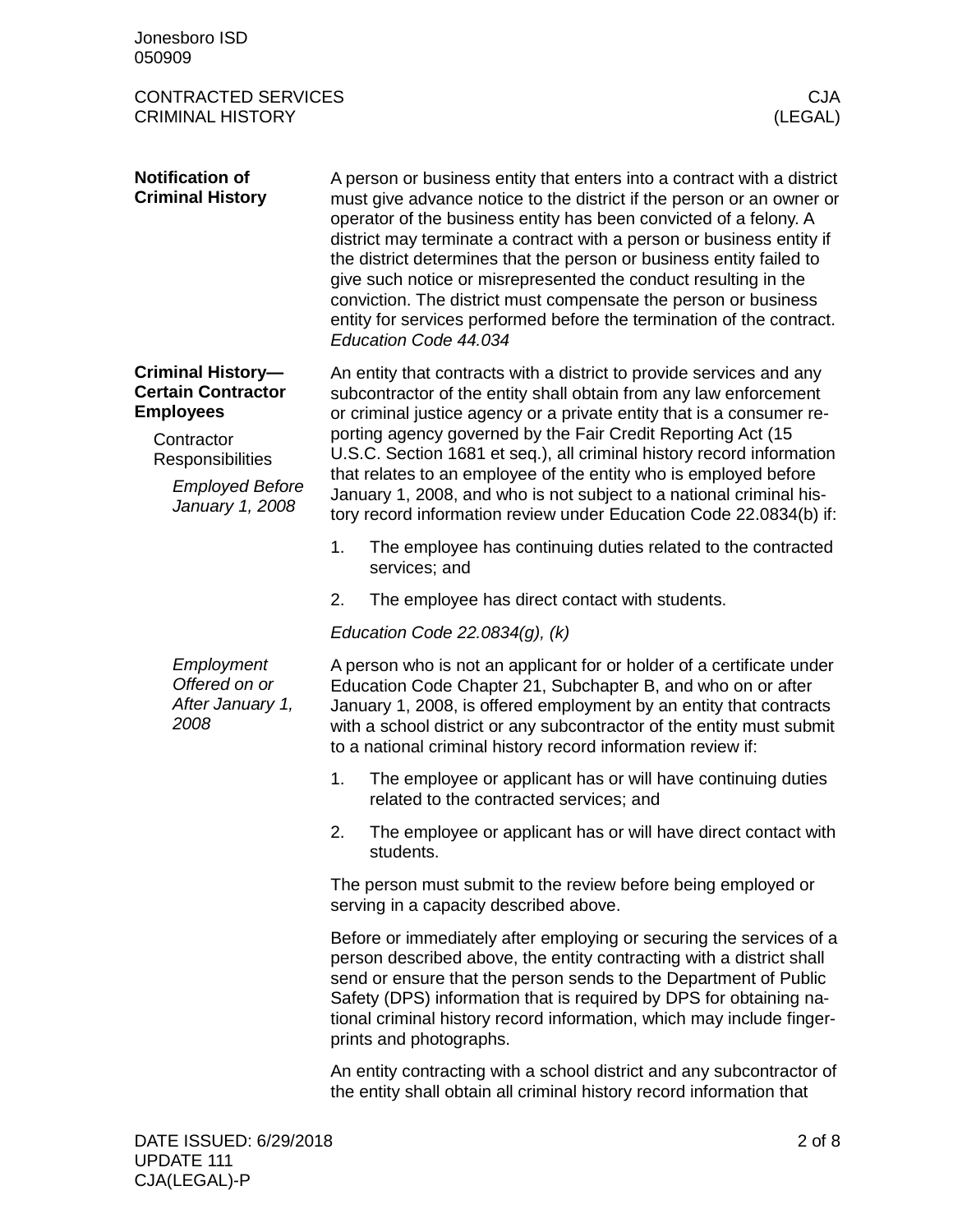<span id="page-2-1"></span><span id="page-2-0"></span>

|                                     | relates to a person described above through the criminal history<br>clearinghouse as provided by Government Code 411.0845.                                                                                                                                                                                                                                                                                                                                                                                                             |
|-------------------------------------|----------------------------------------------------------------------------------------------------------------------------------------------------------------------------------------------------------------------------------------------------------------------------------------------------------------------------------------------------------------------------------------------------------------------------------------------------------------------------------------------------------------------------------------|
|                                     | Education Code 22.0834(a), (b), (c), (d), (k)                                                                                                                                                                                                                                                                                                                                                                                                                                                                                          |
|                                     | A contracting entity shall require that a subcontracting entity obtain<br>all criminal history record information that relates to an employee<br>described above. If a contracting or subcontracting entity deter-<br>mines that the conditions above do not apply to an employee, the<br>entity shall make a reasonable effort to ensure that the conditions<br>or precautions that resulted in that determination continue to exist<br>throughout the time that the contracted services are provided. Ed-<br>ucation Code 22.0834(I) |
|                                     | Education Code 22.0834 does not apply to a contracting entity,<br>subcontracting entity, or other person subject to Education Code<br>22.08341. [See Criminal History-Certain Public Works Contrac-<br>tors, below] Education Code 22.0834(a-1)                                                                                                                                                                                                                                                                                        |
| Certification to<br><b>District</b> | The entity shall certify to the district that it received all of the crimi-<br>nal history record information relating to a person described above<br>at Employment Offered On or After January 1, 2008. Education<br>Code 22.0834(d)                                                                                                                                                                                                                                                                                                  |
|                                     | A subcontracting entity must certify to the district and the contract-<br>ing entity that the subcontracting entity has obtained all criminal<br>history record information that relates to an employee described<br>above at Employment Offered On or After January 1, 2008, and<br>has obtained similar written certifications from the subcontracting<br>entity's subcontractors. Education Code 22.0834(n)                                                                                                                         |
|                                     | An entity and any subcontractor of the entity shall certify to the dis-<br>trict that it received all of the criminal history record information re-<br>lating to a person described above at Employed Before January 1,<br>2008. Education Code 22.0834(i)                                                                                                                                                                                                                                                                            |
|                                     | A contracting entity complies with the requirements of Education<br>Code 22.0834 if the contracting entity obtains a written statement<br>from each subcontracting entity certifying that the subcontracting<br>entity has obtained the required criminal history record information<br>for employees of the subcontracting entity and the subcontracting<br>entity has obtained certification from each of the subcontracting<br>entity's subcontractors. Education Code 22.0834(m)                                                   |
| <b>District</b><br>Responsibilities | A district may obtain from any law enforcement or criminal justice<br>agency all criminal history record information that relates to a per-<br>son described above at Employment Offered On or After Janu-<br>ary 1, 2008. Education Code 22.0834(h)                                                                                                                                                                                                                                                                                   |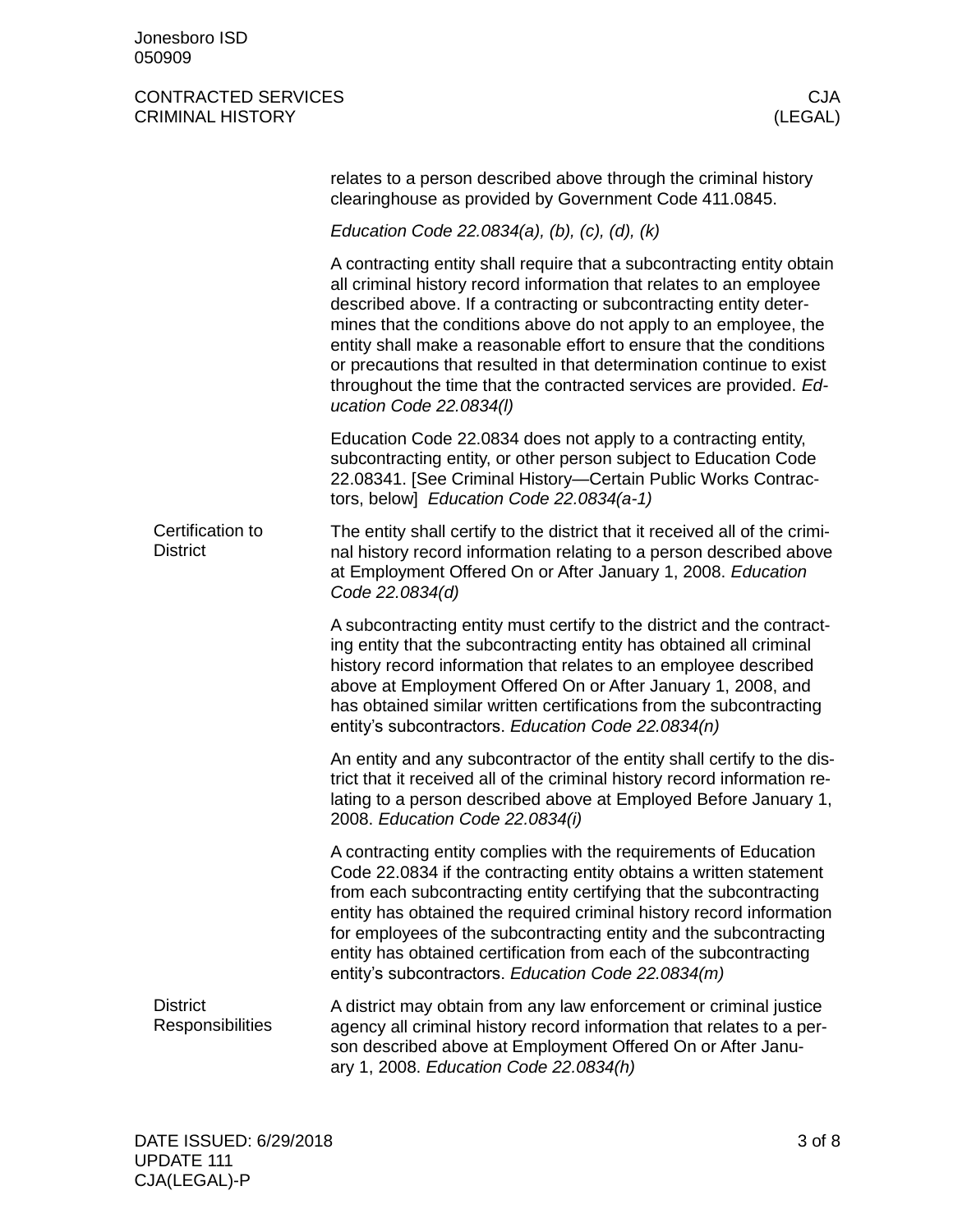<span id="page-3-2"></span><span id="page-3-1"></span><span id="page-3-0"></span>

| Jonesboro ISD<br>050909                                            |                                                                                                                                                                                                                                                                                                                                                                                                                                                                                                                                                                                                                                                                      |
|--------------------------------------------------------------------|----------------------------------------------------------------------------------------------------------------------------------------------------------------------------------------------------------------------------------------------------------------------------------------------------------------------------------------------------------------------------------------------------------------------------------------------------------------------------------------------------------------------------------------------------------------------------------------------------------------------------------------------------------------------|
| <b>CONTRACTED SERVICES</b><br><b>CRIMINAL HISTORY</b>              | <b>CJA</b><br>(LEGAL)                                                                                                                                                                                                                                                                                                                                                                                                                                                                                                                                                                                                                                                |
|                                                                    | A district may obtain the criminal history record information of a<br>person described above at Employed Before January 1, 2008,<br>through the criminal history clearinghouse as provided by Govern-<br>ment Code 411.0845. Education Code 22.0834(e)                                                                                                                                                                                                                                                                                                                                                                                                               |
| Disqualifying<br>Conviction                                        | A contracting or subcontracting entity may not permit a person de-<br>scribed above at Employment Offered On or After January 1, 2008,<br>to provide services at a school if the employee has been convicted<br>of a felony or misdemeanor offense that would prevent a person<br>from being employed under Education Code 22.085(a). Education<br>Code 22.0834(o)                                                                                                                                                                                                                                                                                                   |
|                                                                    | A district may not allow a person who is an employee of or appli-<br>cant for employment by an entity that contracts with the district to<br>serve at the district if the district obtains information described by<br>Education Code 22.085(a) through a criminal history record infor-<br>mation review concerning the employee or applicant. A district<br>must ensure that an entity that the district contracts with for ser-<br>vices has obtained all criminal history record information as re-<br>quired by Section 22.0834. Education Code 22.085(c)                                                                                                       |
| Emergency                                                          | In the event of an emergency, a district may allow a person to<br>whom these requirements apply to enter district property if the per-<br>son is accompanied by a district employee. A district may adopt<br>rules regarding an emergency situation under this provision. Edu-<br>cation Code 22.0834(f)                                                                                                                                                                                                                                                                                                                                                             |
| <b>Definitions</b><br>"Contracting<br>Entity"                      | "Contracting entity" means an entity that contracts directly with a<br>district to provide services to the district. Education Code<br>22.0834(p)(1)                                                                                                                                                                                                                                                                                                                                                                                                                                                                                                                 |
| "Subcontracting<br>Entity"                                         | "Subcontracting entity" means an entity that contracts with another<br>entity that is not a district to provide services to a district. Education<br>Code 22.0834(p)(2)                                                                                                                                                                                                                                                                                                                                                                                                                                                                                              |
| "Continuing<br><b>Duties Related to</b><br>Contracted<br>Services" | "Continuing duties related to contracted services" are work duties<br>that are performed pursuant to a contract to provide services to a<br>district on a regular, repeated basis rather than infrequently or one-<br>time only. 19 TAC 153.1101(2)                                                                                                                                                                                                                                                                                                                                                                                                                  |
| "Direct Contact<br>with Students"                                  | "Direct contact with students" is the contact that results from activi-<br>ties that provide substantial opportunity for verbal or physical inter-<br>action with students that is not supervised by a certified educator<br>or other professional district employee. Contact with students that<br>results from services that do not provide substantial opportunity for<br>unsupervised interaction with a student or students, such as ad-<br>dressing an assembly, officiating a sports contest, or judging an<br>extracurricular event, is not, by itself, direct contact with students.<br>However, direct contact with students does result from any activity |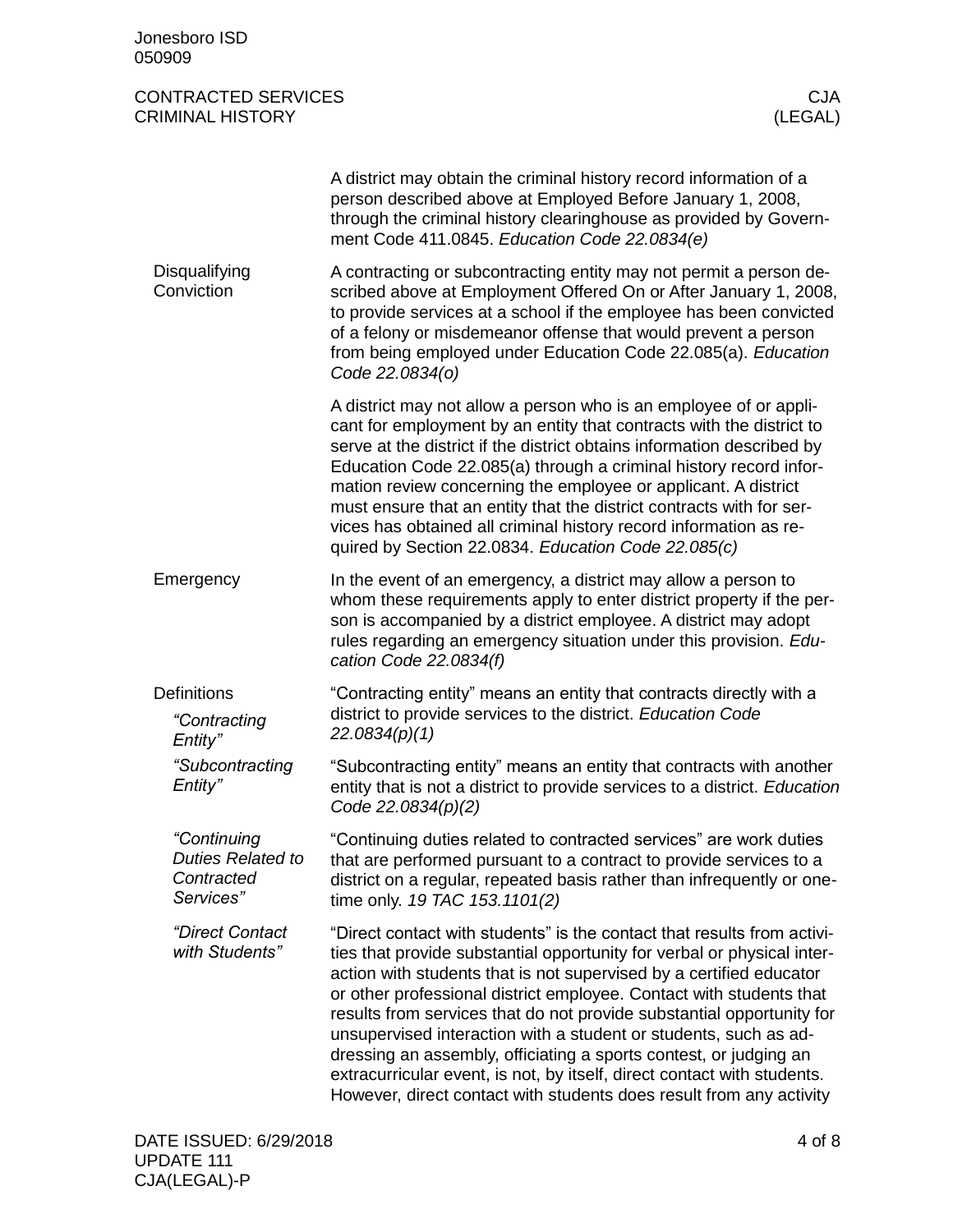<span id="page-4-3"></span><span id="page-4-2"></span><span id="page-4-1"></span><span id="page-4-0"></span>

|                                                                                                | that provides substantial opportunity for unsupervised contact with<br>students, which might include, without limitation, the provision of<br>coaching, tutoring, or other services to students. 19 TAC<br>153.1101(7)                                                                                                                                 |                                                                                                                                                                                                                                                                                                                                |                                                                                                                                                                                                                                                                                                                                                             |  |
|------------------------------------------------------------------------------------------------|--------------------------------------------------------------------------------------------------------------------------------------------------------------------------------------------------------------------------------------------------------------------------------------------------------------------------------------------------------|--------------------------------------------------------------------------------------------------------------------------------------------------------------------------------------------------------------------------------------------------------------------------------------------------------------------------------|-------------------------------------------------------------------------------------------------------------------------------------------------------------------------------------------------------------------------------------------------------------------------------------------------------------------------------------------------------------|--|
|                                                                                                | Note:                                                                                                                                                                                                                                                                                                                                                  |                                                                                                                                                                                                                                                                                                                                | See DBAA for definitions and provisions regarding confi-<br>dentiality, consumer credit reports, records retention,<br>and criminal history record checks of employees.                                                                                                                                                                                     |  |
| <b>Criminal History-</b><br><b>Certain Public Works</b><br><b>Contractors</b><br>Applicability |                                                                                                                                                                                                                                                                                                                                                        | The following provisions apply to a person who is not an applicant<br>for or holder of a certificate under Education Code Chapter 21,<br>Subchapter B, and who is employed by a contracting or subcon-<br>tracting entity on a project to design, construct, alter, or repair a<br>public work if the person has or will have: |                                                                                                                                                                                                                                                                                                                                                             |  |
|                                                                                                | 1.                                                                                                                                                                                                                                                                                                                                                     |                                                                                                                                                                                                                                                                                                                                | Continuing duties related to the contracted services; and                                                                                                                                                                                                                                                                                                   |  |
|                                                                                                | 2.                                                                                                                                                                                                                                                                                                                                                     |                                                                                                                                                                                                                                                                                                                                | The opportunity for direct contact with students in connection<br>with the person's continuing duties.                                                                                                                                                                                                                                                      |  |
|                                                                                                |                                                                                                                                                                                                                                                                                                                                                        |                                                                                                                                                                                                                                                                                                                                | Education Code 22.08341(b)                                                                                                                                                                                                                                                                                                                                  |  |
|                                                                                                |                                                                                                                                                                                                                                                                                                                                                        |                                                                                                                                                                                                                                                                                                                                | If a contracting or subcontracting entity determines that the condi-<br>tions above do not apply to an employee, the entity shall make a<br>reasonable effort to ensure that the conditions or precautions that<br>resulted in that determination continue to exist throughout the time<br>the contracted services are provided. Education Code 22.08341(i) |  |
| Contractor<br>Responsibilities                                                                 |                                                                                                                                                                                                                                                                                                                                                        |                                                                                                                                                                                                                                                                                                                                | The contracting entity or subcontracting entity that employs a per-<br>son described at Applicability, above, shall:                                                                                                                                                                                                                                        |  |
|                                                                                                | 1.                                                                                                                                                                                                                                                                                                                                                     |                                                                                                                                                                                                                                                                                                                                | Send or ensure that the person sends to DPS information that<br>is required for obtaining national criminal history record infor-<br>mation, which may include fingerprints and photographs; and                                                                                                                                                            |  |
|                                                                                                | 2.                                                                                                                                                                                                                                                                                                                                                     |                                                                                                                                                                                                                                                                                                                                | Obtain all criminal history record information that relates to<br>the person through the criminal history clearinghouse as pro-<br>vided by Government Code 411.0845.                                                                                                                                                                                       |  |
|                                                                                                |                                                                                                                                                                                                                                                                                                                                                        |                                                                                                                                                                                                                                                                                                                                | Education Code 22.08341(e)(1), (2)                                                                                                                                                                                                                                                                                                                          |  |
| Certification to<br><b>District</b>                                                            | The contracting entity or subcontracting entity that employs a per-<br>son described at Applicability, above, shall certify to the district or<br>contracting entity, as applicable, that the contracting entity or sub-<br>contracting entity that employs the person has received all criminal<br>history record information relating to the person. |                                                                                                                                                                                                                                                                                                                                |                                                                                                                                                                                                                                                                                                                                                             |  |
|                                                                                                |                                                                                                                                                                                                                                                                                                                                                        |                                                                                                                                                                                                                                                                                                                                | A contracting entity shall certify to the district that it has obtained<br>written certification from any subcontracting entity that the subcon-                                                                                                                                                                                                            |  |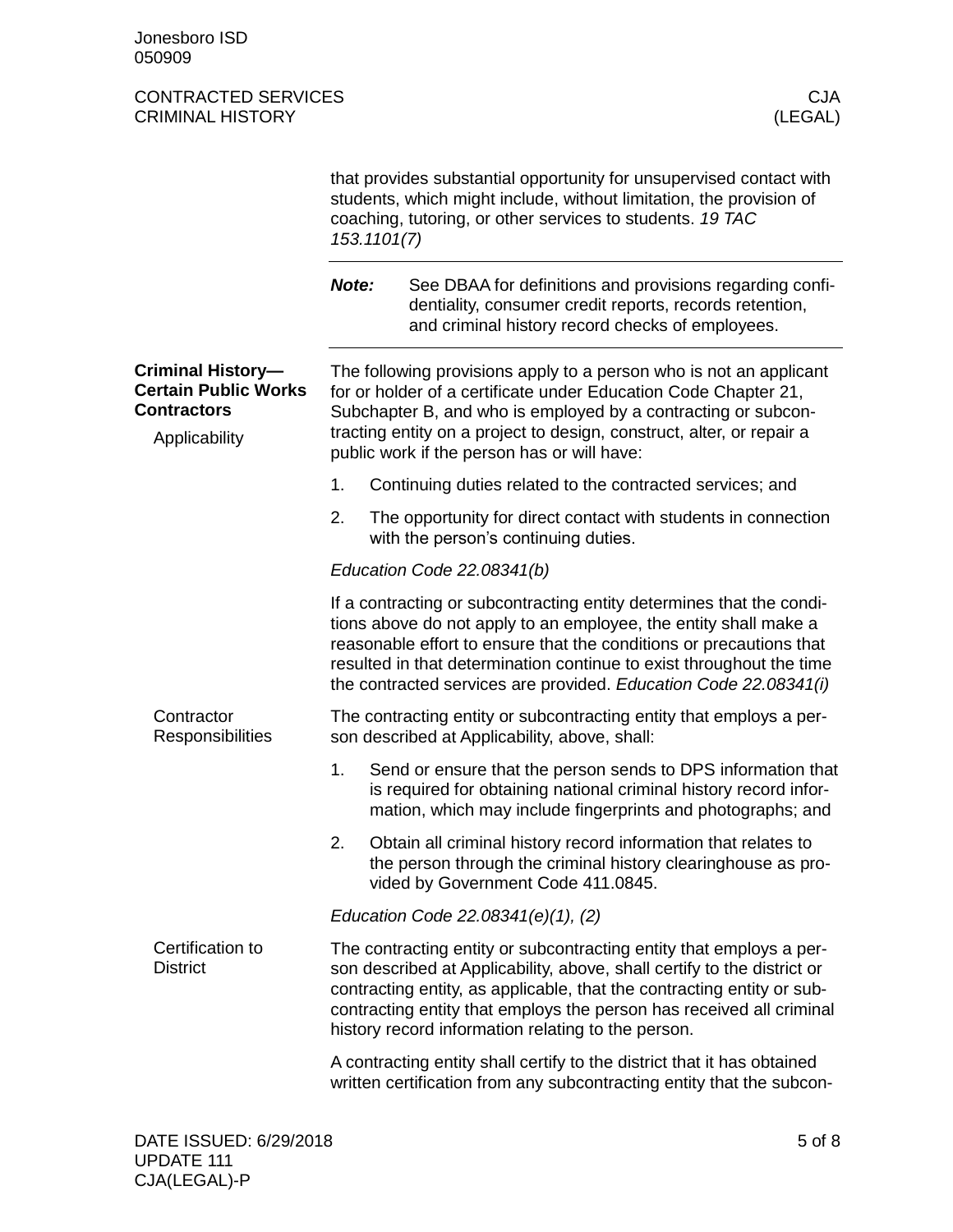<span id="page-5-3"></span><span id="page-5-2"></span><span id="page-5-1"></span><span id="page-5-0"></span>

|                                                                                                                                                                                                                      | tracting entity has complied with the above as it relates to the sub-<br>contracting entity's employees.                                                                                                                                                                                                                                                                                                                                                                                                                                                        |                                                                                                                                                                                                                                               |  |  |  |  |  |
|----------------------------------------------------------------------------------------------------------------------------------------------------------------------------------------------------------------------|-----------------------------------------------------------------------------------------------------------------------------------------------------------------------------------------------------------------------------------------------------------------------------------------------------------------------------------------------------------------------------------------------------------------------------------------------------------------------------------------------------------------------------------------------------------------|-----------------------------------------------------------------------------------------------------------------------------------------------------------------------------------------------------------------------------------------------|--|--|--|--|--|
|                                                                                                                                                                                                                      | Education Code 22.08341(e)(3), (f)                                                                                                                                                                                                                                                                                                                                                                                                                                                                                                                              |                                                                                                                                                                                                                                               |  |  |  |  |  |
| <b>District</b><br>Responsibilities                                                                                                                                                                                  |                                                                                                                                                                                                                                                                                                                                                                                                                                                                                                                                                                 | A district may directly obtain the criminal history record information<br>of a person described at Applicability, above, through the criminal<br>history clearinghouse as provided by Government Code 411.0845.<br>Education Code 22.08341(h) |  |  |  |  |  |
| Disqualifying<br>Conviction                                                                                                                                                                                          | A contracting or subcontracting entity may not permit an employee<br>described at Applicability, above, to provide services at an instruc-<br>tional facility if the employee, during the preceding 30 years, was<br>convicted of any of the following offenses and the victim was under<br>18 years of age or was enrolled in a public school:                                                                                                                                                                                                                 |                                                                                                                                                                                                                                               |  |  |  |  |  |
|                                                                                                                                                                                                                      | 1.                                                                                                                                                                                                                                                                                                                                                                                                                                                                                                                                                              | A felony offense under Penal Code Title 5;                                                                                                                                                                                                    |  |  |  |  |  |
|                                                                                                                                                                                                                      | 2.                                                                                                                                                                                                                                                                                                                                                                                                                                                                                                                                                              | An offense on conviction of which a defendant is required to<br>register as a sex offender; or                                                                                                                                                |  |  |  |  |  |
|                                                                                                                                                                                                                      | 3.                                                                                                                                                                                                                                                                                                                                                                                                                                                                                                                                                              | An offense under the laws of another state or federal law that<br>is equivalent to 1 or 2.                                                                                                                                                    |  |  |  |  |  |
|                                                                                                                                                                                                                      |                                                                                                                                                                                                                                                                                                                                                                                                                                                                                                                                                                 | Education Code 22.08341(d)                                                                                                                                                                                                                    |  |  |  |  |  |
|                                                                                                                                                                                                                      | A district may not allow a person who is an employee of or appli-<br>cant for employment by an entity that contracts with the district to<br>serve at the district if the district obtains information described by<br>Education Code 22.085(a) through a criminal history record infor-<br>mation review concerning the employee or applicant. A district<br>must ensure that an entity that the district contracts with for ser-<br>vices has obtained all criminal history record information as re-<br>quired by Section 22.08341. Education Code 22.085(c) |                                                                                                                                                                                                                                               |  |  |  |  |  |
| Emergency                                                                                                                                                                                                            | In the event of an emergency, a district may allow a person de-<br>scribed at Applicability, above, to enter an instructional facility if the<br>person is accompanied by a district employee. A district may adopt<br>a policy regarding an emergency for purposes of this provision.<br>Education Code 22.08341(i)                                                                                                                                                                                                                                            |                                                                                                                                                                                                                                               |  |  |  |  |  |
| <b>Definitions</b><br>"Contracting<br>Entity"                                                                                                                                                                        |                                                                                                                                                                                                                                                                                                                                                                                                                                                                                                                                                                 | "Contracting entity" means an entity that contracts directly with a<br>district to provide engineering, architectural, or construction ser-<br>vices to the district.                                                                         |  |  |  |  |  |
| "Instructional<br>Facility"                                                                                                                                                                                          | "Instructional facility" has the meaning assigned by Education<br>Code 46.001.                                                                                                                                                                                                                                                                                                                                                                                                                                                                                  |                                                                                                                                                                                                                                               |  |  |  |  |  |
| "Subcontracting<br>"Subcontracting entity" means an entity that contracts with another<br>Entity"<br>entity that is not a district to provide engineering, architectural, or<br>construction services to a district. |                                                                                                                                                                                                                                                                                                                                                                                                                                                                                                                                                                 |                                                                                                                                                                                                                                               |  |  |  |  |  |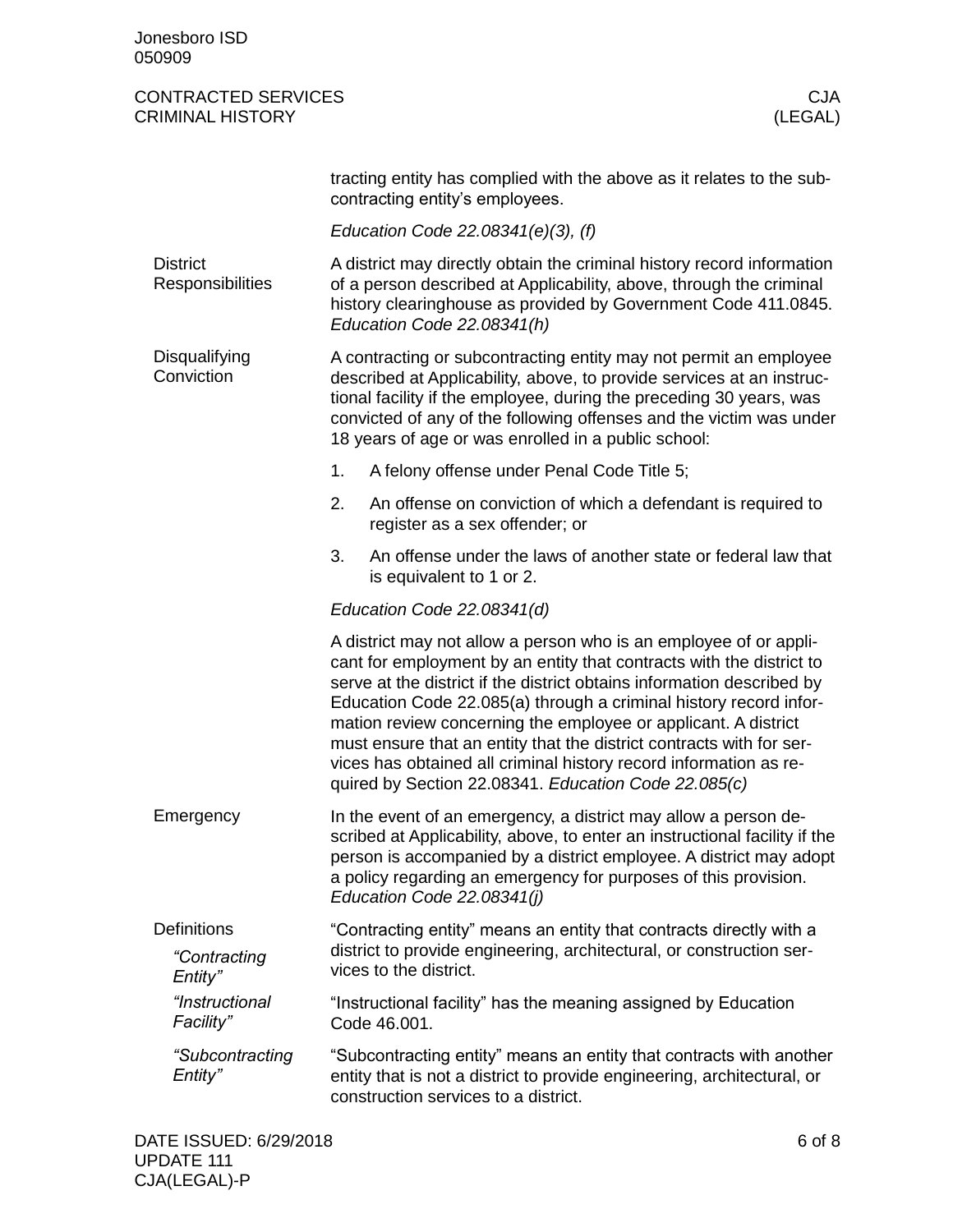<span id="page-6-1"></span><span id="page-6-0"></span>

|                                                                                    | Education Code 22.08341(a)                                                                                                                                                                                                                                                                                                                                                                                                                                                                                                                                                                                                                                                                                                                                                                                                                                                                                                                                                                                                                                                |    |                                                                                                                                                                                                                                                                                        |  |
|------------------------------------------------------------------------------------|---------------------------------------------------------------------------------------------------------------------------------------------------------------------------------------------------------------------------------------------------------------------------------------------------------------------------------------------------------------------------------------------------------------------------------------------------------------------------------------------------------------------------------------------------------------------------------------------------------------------------------------------------------------------------------------------------------------------------------------------------------------------------------------------------------------------------------------------------------------------------------------------------------------------------------------------------------------------------------------------------------------------------------------------------------------------------|----|----------------------------------------------------------------------------------------------------------------------------------------------------------------------------------------------------------------------------------------------------------------------------------------|--|
| <b>Direct Contact</b><br>with Students                                             | For purposes of the applicability of these provisions, a person does<br>not have the opportunity for direct contact with students if:                                                                                                                                                                                                                                                                                                                                                                                                                                                                                                                                                                                                                                                                                                                                                                                                                                                                                                                                     |    |                                                                                                                                                                                                                                                                                        |  |
|                                                                                    | 1.<br>or repair of an instructional facility;                                                                                                                                                                                                                                                                                                                                                                                                                                                                                                                                                                                                                                                                                                                                                                                                                                                                                                                                                                                                                             |    | The public work does not involve the construction, alteration,                                                                                                                                                                                                                         |  |
|                                                                                    | 2.                                                                                                                                                                                                                                                                                                                                                                                                                                                                                                                                                                                                                                                                                                                                                                                                                                                                                                                                                                                                                                                                        |    | For a public work that involves construction of a new instruc-<br>tional facility, the person's duties related to the contracted<br>services will be completed not later than the seventh day be-<br>fore the first date the facility will be used for instructional pur-<br>poses; or |  |
|                                                                                    | 3.                                                                                                                                                                                                                                                                                                                                                                                                                                                                                                                                                                                                                                                                                                                                                                                                                                                                                                                                                                                                                                                                        |    | For a public work that involves an existing instructional facility,                                                                                                                                                                                                                    |  |
|                                                                                    |                                                                                                                                                                                                                                                                                                                                                                                                                                                                                                                                                                                                                                                                                                                                                                                                                                                                                                                                                                                                                                                                           | a. | The public work area contains sanitary facilities and is<br>separated from all areas used by students by a secure<br>barrier fence that is not less than six feet in height; and                                                                                                       |  |
|                                                                                    |                                                                                                                                                                                                                                                                                                                                                                                                                                                                                                                                                                                                                                                                                                                                                                                                                                                                                                                                                                                                                                                                           | b. | The contracting entity adopts a policy prohibiting em-<br>ployees, including subcontracting entity employees, from<br>interacting with students or entering areas used by stu-<br>dents, informs employees of the policy, and enforces the<br>policy at the public work area.          |  |
|                                                                                    |                                                                                                                                                                                                                                                                                                                                                                                                                                                                                                                                                                                                                                                                                                                                                                                                                                                                                                                                                                                                                                                                           |    | Education Code 22.08341(c)                                                                                                                                                                                                                                                             |  |
| <b>Contractors</b><br><b>Providing</b><br><b>Transportation</b><br><b>Services</b> | Except as provided below at Commercial Transportation Company,<br>a district that contracts with a person for transportation services<br>shall obtain from any law enforcement or criminal justice agency all<br>criminal history record information that relates to a person em-<br>ployed by the person as a bus driver or a person the person in-<br>tends to employ as a bus driver. A person who contracts with a dis-<br>trict to provide transportation services shall submit to the district<br>the name and other identification data required to obtain the crimi-<br>nal history record information of such persons. If a district obtains<br>information that such a person has been convicted of a felony or a<br>misdemeanor involving moral turpitude, the district shall inform the<br>chief personnel officer of the person with whom the district has<br>contracted, and the person may not employ that person to drive a<br>bus on which students are transported without the permission of<br>the board of the district. Education Code 22.084(a)-(b) |    |                                                                                                                                                                                                                                                                                        |  |
| Commercial<br>Transportation<br>Company                                            | A commercial transportation company that contracts with a district<br>to provide transportation services may obtain from any law en-<br>forcement or criminal justice agency all criminal history record in-<br>formation that relates to a person employed by the company as a<br>bus driver, bus monitor, or bus aide, or a person the company in-<br>tends to employ in one of these positions. If the company obtains                                                                                                                                                                                                                                                                                                                                                                                                                                                                                                                                                                                                                                                 |    |                                                                                                                                                                                                                                                                                        |  |